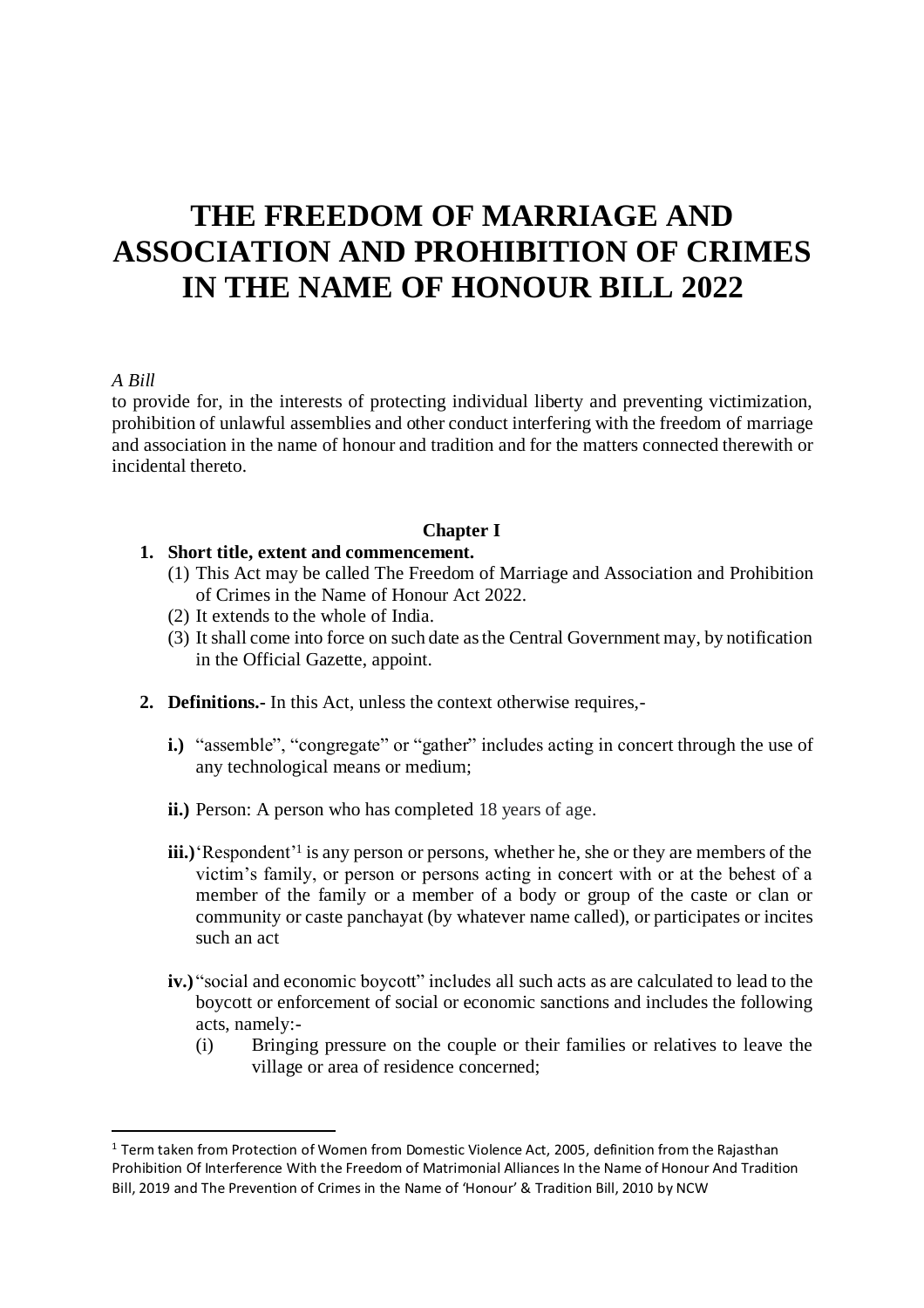- (ii) a refusal to permit a person to render to other person or receive from him any customary service or to abstain from social relations that one would maintain with other person or to isolate him from others,<sup>2</sup>
- (iii) Indulging in any conduct which will impede or is likely to impede, access to markets, community facilities, places of worship or any other necessities of life;
- (iv) Divesting or dispossessing the couple or their families of any land or property belonging to them or imposition of fine or penalty of any kind;
- (v) a refusal to deal with, work for hire or do business, 3
- (vi) to deny opportunities including access to services or contractual opportunities for rendering service for consideration; or to refuse to do anything on the terms on which things would be commonly done in the ordinary course of business; or
- (vii) to abstain from any professional or business relations
- **v.)** "marriage" includes a marriage that has been solemnized under any law and a marriage that is proposed or intended
- **vi.)** Association: Any person joining another person, as a partner, friend, or companion, or to have a relationship with another person.
- **vii.)** Caste / Community panchayats: Caste or religious community groups consisting of persons of the same lineage, religion or caste, which may be called by any name including khap or katta panchayats or any other name, which pass orders without any legal authority, against persons for acts of inter-caste or interfaith marriages and associations and have exercised their choice against the wishes of their elders or community members.<sup>4</sup>

## **Chapter II Freedom to Marry and of Association**

## **3. Freedom to Marry and of Association**

- (1) All persons have the right to control their own lives, a right to liberty and freedom of expression, and a right of association, movement and bodily integrity. They have a right to choose their own partners, the right to marry or to associate with any person of their choice.
- (2) The consent of a person's family, religious community, caste or clan is not necessary once the two adult individuals agree to enter into a marriage or a relationship.<sup>5</sup>
- (3) Any action to prevent the exercise of the rights referred to in sub-section (1) by any person or a group of persons shall amount to an offence under the provisions of this Bill.<sup>6</sup>
- (4) Declaration by a Couple of intention to be together:

<sup>&</sup>lt;sup>2</sup> SC/ST Prevention of Atrocities Act

<sup>&</sup>lt;sup>3</sup> SC/ST Prevention of Atrocities Act

<sup>4</sup> *Shakti Vahini vs. Union of India (UOI) and Ors*.

<sup>5</sup> Shakti Vahini v. Union of India and Ors.

<sup>6</sup> 2015 Bill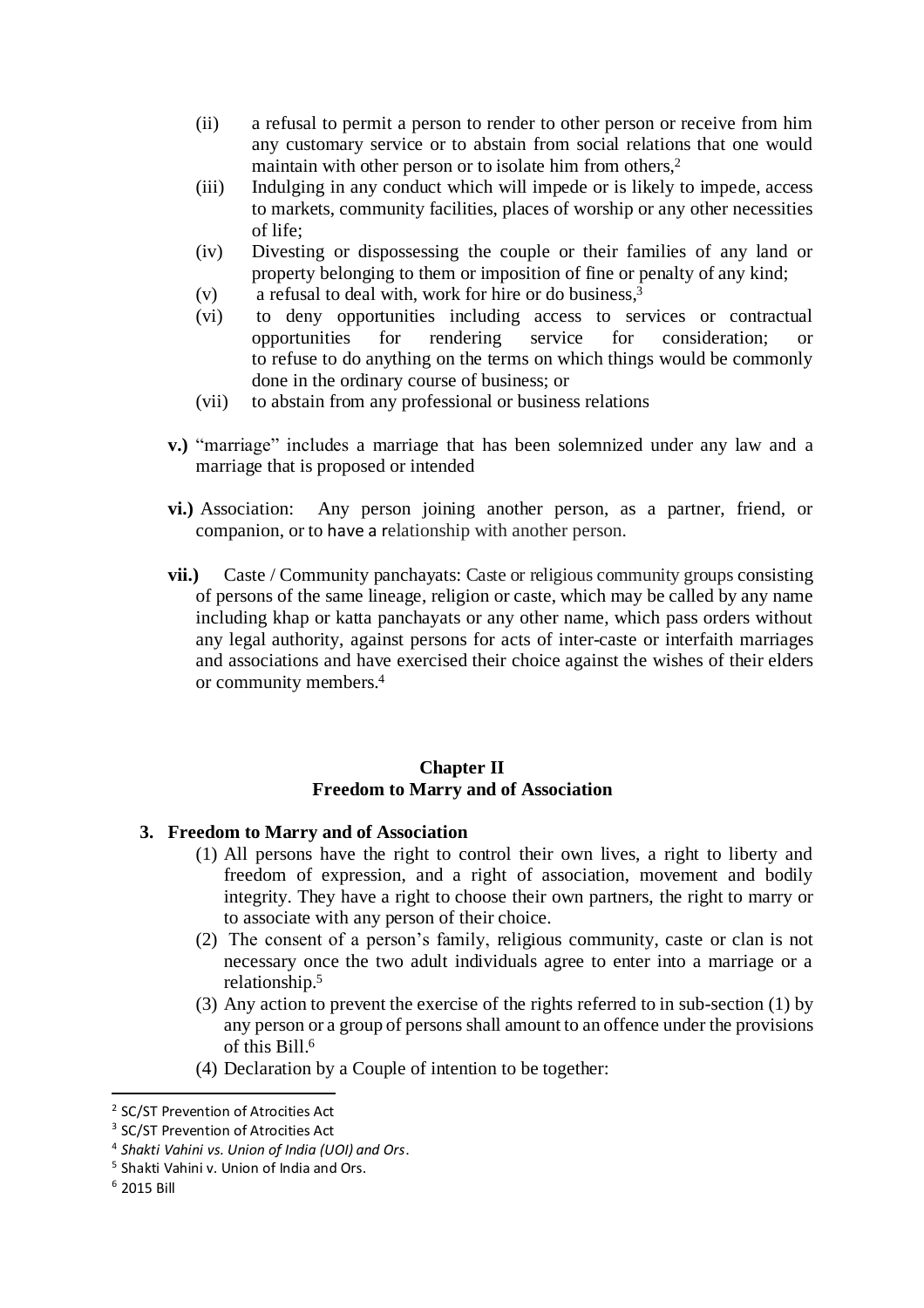Any two persons desirous of marrying each other or being in a relationship with each other or associating with each other shall be entitled to declare their age and willingness to be together, in oral or in writing to the District Magistrate or any Nodal officer as designated for this purpose by the District Magistrate, who shall send the said information to the nearest police station and no action shall be taken by the Police and / or any other authority or at the instance of any their party, including the family members or relatives or community members of either party or any third party, against the said couple.<sup>7</sup>

#### **Chapter III Prohibition of Crimes in the Name of 'Honour'**

## **4. Prohibition of Crimes in the name of Honour:**

- **(1)** No person or persons shall commit any acts in the name of caste, culture, custom, religion, tradition or so-called "honour" against any person or persons on the ground that the person has transgressed cultural, religious, social or traditional norms or customs of appropriate behaviour.<sup>8</sup> Acts which would amount to crimes in the name of honour would include but are not limited to:
	- (i) Forcibly declaring the couple who have got married as a brother and sister,
	- (ii) Excommunicating, ostracization or forcible removal or displacement / eviction of the couple or their family or relatives from the village, town or area they live in,
	- (iii) Abducting the victim and / or their partner or anyone associated with them<sup>9</sup>
	- (iv) Asking the couple or anyone associated with them or harbouring them to pay a fine,
	- (v) Imposing social and economic boycott on the couple or their family or anyone associated with them,
	- (vi) Harassing the couple or either of them not to meet or associate with or live with each other, either physically or through any means of communication,
	- (vii) Threatening the couple or either of them or their family or anyone associated with them of retributive action of any kind whatsoever,
	- (viii) Causing death, physical harm or injury to the girl or the couple or anyone connected with them.
	- (ix) **I**ndividually or collectively exhorting or bringing pressure directly or indirectly upon any person or persons to prevent or disapprove of the marriage or association which is objected to, or to generate an environment of hostility towards such couple or either of them or their supporters, <sup>10</sup>

<sup>7</sup> NCW Bill 2010

<sup>&</sup>lt;sup>8</sup> The Council of Europe Convention on Preventing and Combating Violence Against Women and Domestic Violence

<sup>9</sup> *Ravi Kumar and Ors. v. State of Haryana and Ors*. (31.08.2021 - PHHC) : MANU/PH/0688/2021

<sup>10</sup> Rajasthan Bill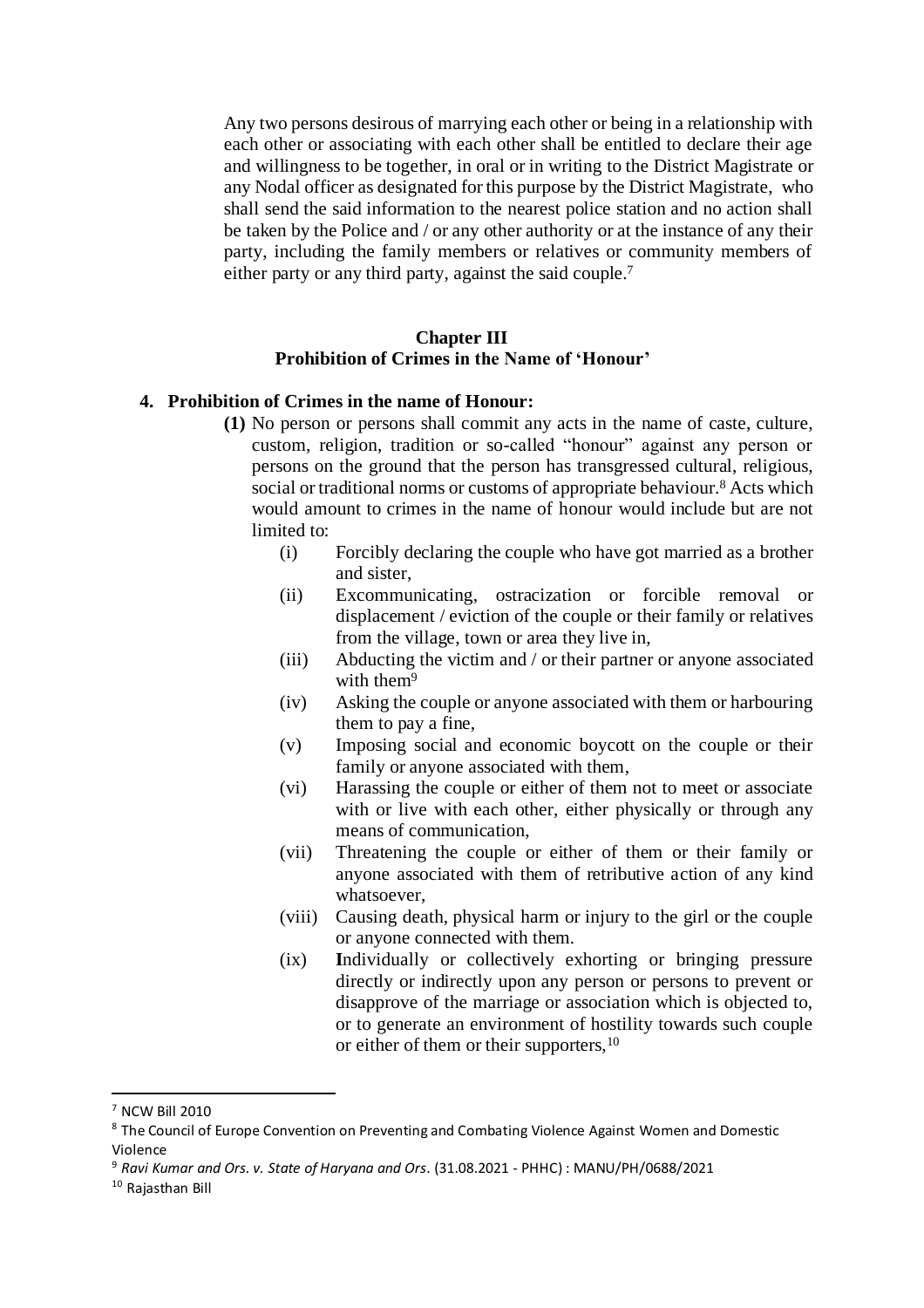- (x) Committing any atrocity as defined under the SC/ST Prevention of Atrocities Act 1989;
- (xi) Any other act or acts of harassment or intimidation, whether physical or mental or psychological against the person, the coupe of persons supporting them.
- (xii) Confining any person illegally, or placing them under house arrest;
- (xiii) Confiscation of a person's phone laptop and any means of communication;
- (xiv) Freezing the bank accounts of the couple or either of them;
- (xv) Causing the termination of the job of the couple or either of them by their employer
- (xvi) Committing act of sexual violence or sexual harassment against any person
- (xvii) Forcing or causing an abortion or miscarriage on any woman;
- (xviii) Forced marriage of either or both persons against their consent;
- (xix) Forced dissolution of marriage of the couple against their consent;

#### **5. Prohibition of Unlawful Assembly.-**

No person or any group of two or more persons shall gather, assemble or congregate at any time with the view or intention to deliberate on, or condemning any marriage or association of any person or persons on the ground that such marriage or association has dishonoured the caste, tribe, community, religion, tradition or is against the wishes of the family or community and this would also include marriage or association of persons when their sexual orientation or gender identity is not accepted by their family or community.

#### **6. Power of court to issue injunctions**

- (1) Notwithstanding anything to the contrary contained in this Act, if, on an application or complaint from any person or persons, a Judicial Magistrate of the first class or a Metropolitan Magistrate is satisfied that a crime in the name of honour has been committed or is about to be committed, the Magistrate shall issue an injunction or protection order against any person or persons including a Caste Panchayat to restrain them from committing such act and providing protection to the persons against whom such acts were or are intended to be committed.
- (2) A complaint under sub-section (1) may be made by any person having personal knowledge or reason to believe, and a non-governmental organisation having reasonable information, relating to the likelihood of a crime in the name of honour taking place.
- (3) The Court of the Judicial Magistrate of the first class or the Metropolitan Magistrate may also take suo motu cognizance on the basis of any reliable report or information received.
- (4) Provided that in the case of any urgency, the Court shall have the power to issue an ad-interim and ex-parte injunction, without giving any notice under this section.
- (5) An injunction issued under sub-section (1) may be confirmed or vacated after giving notice and hearing the party against whom the injunction was issued.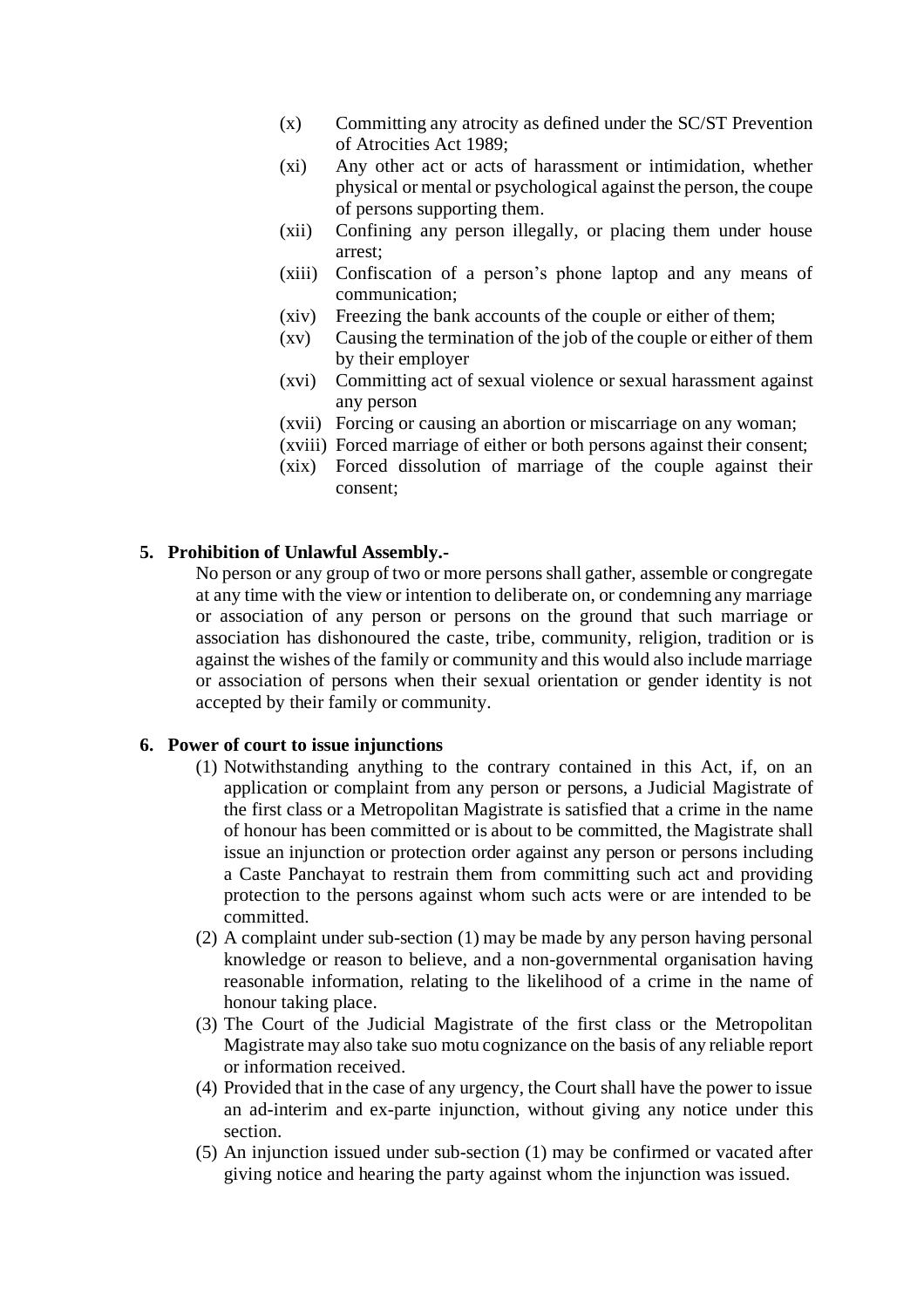(6) Whoever knowing that an injunction has been issued under sub-section (1) against him disobeys such injunction shall be punishable with imprisonment of either description for a term which may extend to two years or with fine which may extend to one lakh rupees or with both: Provided that no woman shall be punishable with imprisonment.

## **Chapter IV Offences and Penalties**

## **7. Crimes in the name of Honour**

Whoever causes any crimes in the name of honour as defined in Section 4 (1), not amounting to honour killing or grievous hurt and injury as provided in sections 8, 9 and 10 below, shall be punishable with imprisonment of a term not less than two years but which may extend to five years shall also be liable to fine which may extend to one lakh rupees.

**8. Killing in the name of 'Honour':** Whoever causes death through any means or commits any such act that results in death of a couple or either of them or any person in the name of 'honour' shall be punished with imprisonment for life, which shall mean imprisonment for the remainder of that person's natural life, and with fine which may extend to five lakh rupees.

## **9. Grievous Hurt and Injury:**

- (1) Whoever causes grievous hurt to a couple or either of them in the name of honour shall be punished with rigorous imprisonment for a term which shall not be less than ten years, but which may extend to imprisonment for life and with fine which may extend to three lakh rupees.
- (2) Whoever causes simple hurt to a couple or either of them in the name of 'honour' shall be punished with rigorous imprisonment for a term which shall not be less than three years, but which may extend to five years and with fine which may extend to two lakh rupees.

Explanation.- The expressions 'grievous hurt' and 'simple hurt' shall have the same meaning as is given to it in sections 319 and 320of the Indian Penal Code, 1860 (Central Act No. 45 of 1860).

#### **10. Unlawful assembly**:

Any person or persons participating in any unlawful assembly as described in Section 4 (2) including every member participating therein directly or indirectly, shall be punishable with imprisonment for a term not less than six months but which may extend to five years and shall also be liable to fine which may extend to one lakh rupees.

**11. Criminal Intimidation.-** Any person or persons including any member of an unlawful assembly indulges in criminal intimidation of any person or persons for their marriage or association or any of their relatives or supporters, shall be punishable with imprisonment for a term not less than three years but which may extend to five years and shall also be liable to fine which may extend to two lakh rupees: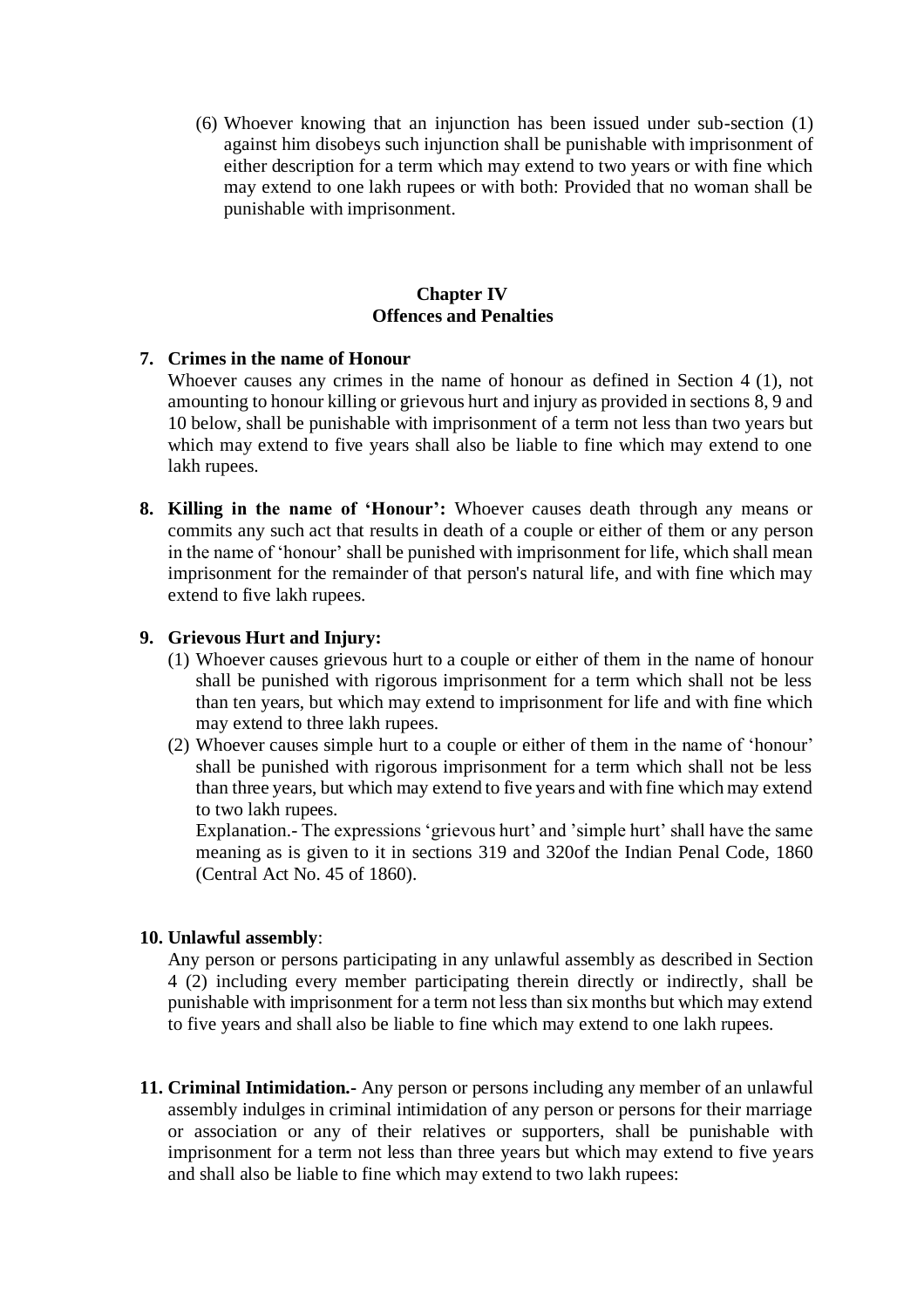Provided that if the threat be to cause harm or injury of the description referred to in second part of section 506 of the Indian Penal Code, 1860 (Central Act No. 45 of 1860), the maximum imprisonment shall extend to seven years.

Explanation.- The expression 'criminal intimidation' shall have the same meaning as is given to it in section 503 of the Indian Penal Code, 1860 (Central Act No. 45 of 1860).

- **12.** Whoever knowingly or having reason to believe that an offence has been committed under this Chapter, causes any evidence of the commission of that offence to disappear with the intention of screening the offender from legal punishment, or with that intention gives any information respecting the offence which he knows or believes to be false, shall be punishable with the punishment provided for that offence;
- **13. Punishment for abetment, attempt or conspiracy .-** Whoever abets, attempts or conspires to commit an offence under this Act or encourages or assists the suicide of any person the victim<sup>11</sup> shall be punished in the same manner as if he had himself committed that offence.

#### **14. Presumption as to offences:**

- (1) Every person committing any of the offences under this chapter shall be presumed to have also intended to commit or abet the commission of offences under this Act.
- (2) In a prosecution for an offence under this Chapter, if it is proved that—
	- (a) the accused rendered <sup>1</sup> [any financial assistance in relation to the offences committed by a person accused of], or reasonably suspected of, committing, an offence under this Chapter, the Court shall presume, unless the contrary is proved, that such person had abetted the offence;
	- (b) a group of persons committed an offence under this Chapter and if it is proved that the offence committed was a sequel to any existing dispute regarding marriage or association of any person, it shall be presumed that the offence was committed in furtherance of the common intention or in prosecution of the common object;

#### **15. Burden of Proof:**

Where any person or persons is or are prosecuted for offences under this Act, the burden of proving that he or they have not committed the offence or offences under the said sections shall be on him or them.

#### **16. Offences to be cognizable, non-bailable and non- compoundable.-**

Notwithstanding anything contained in the Code of Criminal Procedure, 1973 (Central Act No. 2 of 1974), all offences under this Act shall be cognizable, non- bailable and non- compoundable.

## **Chapter V Rights of Victims and Witnesses**

<sup>&</sup>lt;sup>11</sup> The Code for Crown Prosecutors [\(https://www.cps.gov.uk/legal-guidance/so-called-honour-based-abuse](https://www.cps.gov.uk/legal-guidance/so-called-honour-based-abuse-and-forced-marriage-guidance-identifying-and-flagging)[and-forced-marriage-guidance-identifying-and-flagging;](https://www.cps.gov.uk/legal-guidance/so-called-honour-based-abuse-and-forced-marriage-guidance-identifying-and-flagging) accessed at 11.46 am, 27<sup>th</sup> April 22)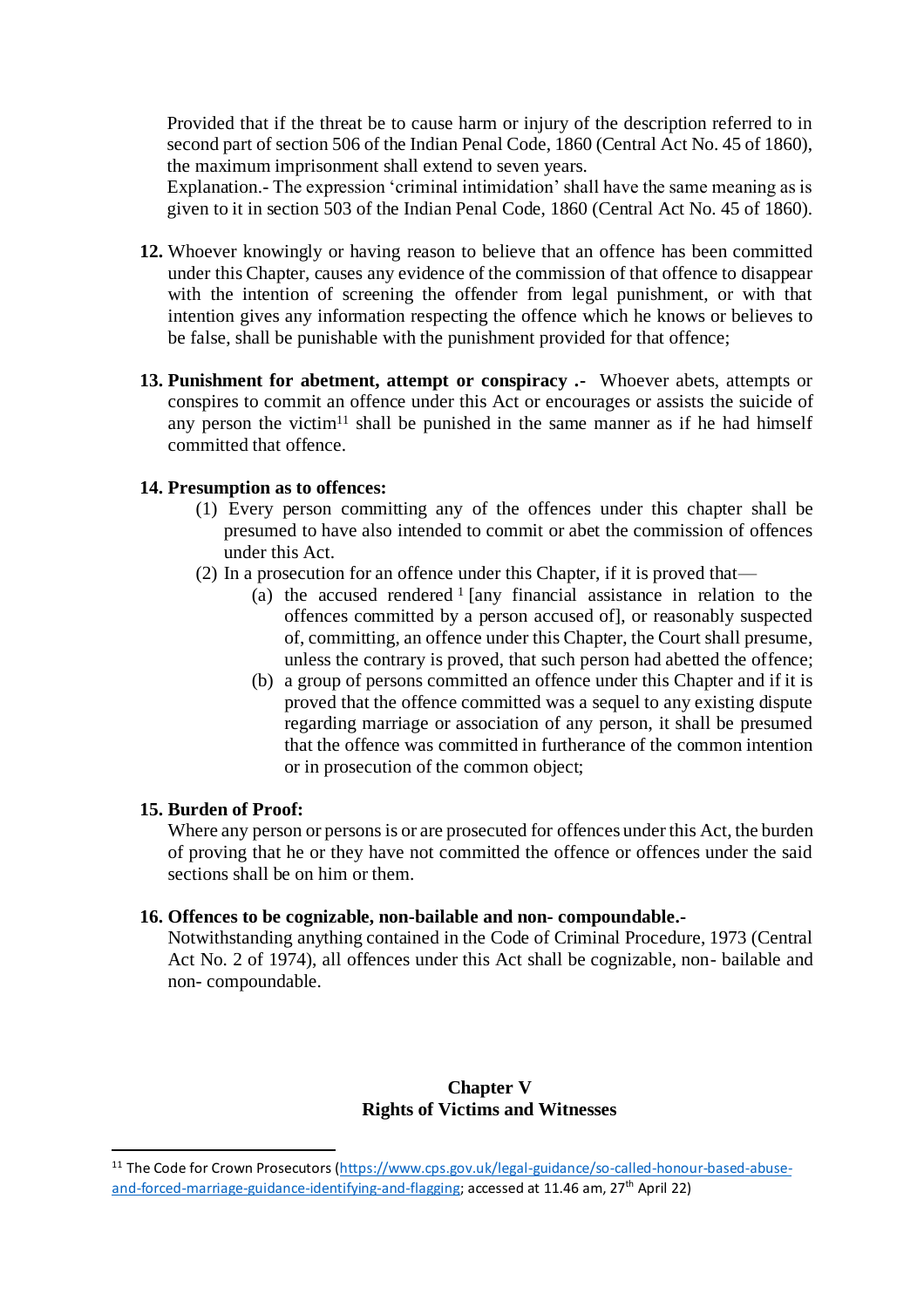# **17. Rights of Victims and Witnesses<sup>12</sup>**

- (1) It shall be the duty and responsibility of the State to make arrangements for the protection of victims, their dependents, and witnesses against any kind of intimidation or coercion or inducement or violence or threats of violence.
- (2) A victim or her dependent shall have the right to reasonable, accurate, and timely notice of any Court proceeding including any bail proceeding and the Public Prosecutor or the State Government shall inform the victim about any proceedings under this Act.
- (3) A victim or his dependent shall be entitled to be heard at any proceeding under this Act in respect of bail, discharge, release, parole, conviction or sentence of an accused or any connected proceedings or arguments and file written submission on conviction, acquittal or sentencing.
- (4) Notwithstanding anything contained in the Code of Criminal Procedure,1973 (2 of 1974), the Court trying a case under this Act shall provide to a victim, her dependent, informant or witnesses-
	- a. Complete protection to secure the ends of justice;
	- b. Travelling and maintenance expenses during investigation, inquiry and trial;
	- c. Social-economic rehabilitation during investigation, inquiry and trial including relocation where necessary.
- (5) The Court shall periodically review the protection being offered to victims and witnesses and pass appropriate orders to modify any protection measures if nessary.
- (6) The Court may, on an application made by a victim, informant or witness in any proceedings before it or by the Public Prosecutor in relation to such victim, informant or witness or on its own motion, take such measures including but not limited to:
	- (i) concealing the names and addresses of the witnesses in its orders or judgments or in any records of the case accessible to the public,
	- (ii) issuing directions for non-disclosure of the identity and addresses of the witnesses or
	- (iii) providing relocation to the victim and / or witnesses;
	- (iv) take immediate action in respect of any complaint relating to harassment of a victim, informant or witness and on the same day, if necessary, pass appropriate orders for protection and
	- (v) any other measures it deems appropriate. :
- (7) It shall be the duty of the Investigating Officer and the Station House Officer to record the complaint of victim, informant or witnesses against any kind of intimidation, coercion or inducement or violence or threats of violence, whether given orally or in writing, and a photocopy of the First Information Report shall be immediately given to them free of cost.
- (8) It shall be the duty of the State Government to frame a scheme for protection and rehabilitation of victims and witnesses under this Act and such scheme may include provision of immediate relief in cash or kind to victims, to provide relief in respect of death or injury or damage to property; to arrange food or water or clothing or shelter or medical aid or transport facilities or daily allowances to victims; to provide the maintenance expenses to victims; to provide protection to victims or their dependents and witnesses from intimidation and harassment and any other measures.

<sup>&</sup>lt;sup>12</sup> SC/ST Prevention of Atrocities Act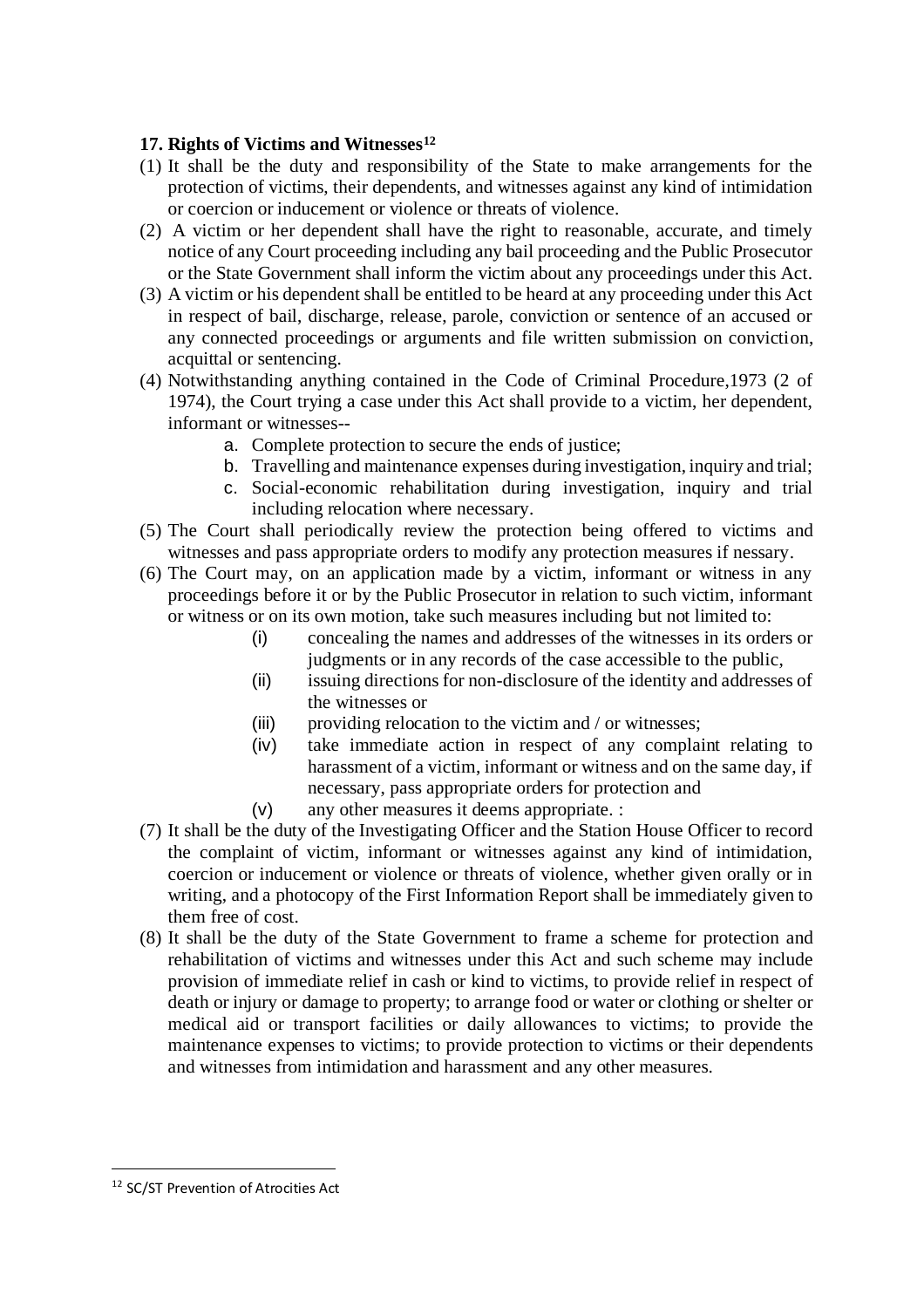# **Chapter VI Positive Obligations and Duties**

# **18. Power to prohibit certain acts and taking preventive measures.-**

- (1) Any person / persons can make complaints, file representations or letters to the Sub Divisional Magistrate or the District Magistrate or the jurisdictional police seeking protection from any unlawful assembly or from any other person who are likely to or who have been objecting to any marriage or association.
- (2) Upon receiving such complaint or representation, the Sub-Divisional Magistrate or District Magistrate shall within 6 hours take appropriate steps to provide protection to the said person, including giving appropriate directions for the same to the police. The police., if they receive such a complaint, or request for protection, shall immediately and not later than 6 hours, provide protection and safety measures to the said persons, in such manner as they deem fit, but not limited to finding a shelter home or by any other means.
- (3) The Sub-Divisional Magistrate or the District Magistrate shall be in direct supervision of the protection and safety of the persons concerned and shall supervise the same.
- (4) If information about any proposed unlawful assembly or gathering of a Caste Panchayat in respect of crimes to be committed against any particular couple or persons in the name of honour, comes to the knowledge of any police officer or any officer of the District Administration, they shall:
	- (i) forthwith intimate the jurisdictional Deputy Superintendent of Police and Superintendent of Police.
	- (ii) On receiving such information, the Deputy Superintendent of Police (or such senior police officer as identified by the State Governments with respect to the area/district) shall immediately interact with the members of the Caste Panchayat and impress upon them that convening of such meeting/gathering is not permissible in law and prohibit from going ahead with such a meeting. Additionally, the said officer shall issue appropriate directions to the Officer In-charge of the jurisdictional Police Station to be vigilant and, if necessary, to deploy adequate police force for prevention of assembly of the proposed gathering.
	- (iii) The Sub-Divisional Magistrate or District Magistrate shall immediately issue an order prohibit the convening of such unlawful assembly and the doing of any act towards the commission of an y offence under this Act by any person in any area specified thereunder and such order shall be immediately published in a local newspaper and delivered to such persons of the said unlawful assembly;
	- (iv) The Sub-Divisional Magistrate or District Magistrate may take such steps as may be necessary to give effect to such order including by giving appropriate directions to the police authorities concerned.
	- (v) The District Magistrate shall also take such steps as may be necessary to ensure the safety of the persons targeted pursuant to the illegal decisions taken by the unlawful assembly.<sup>13</sup>

<sup>13</sup> Law Commission Bill, 2011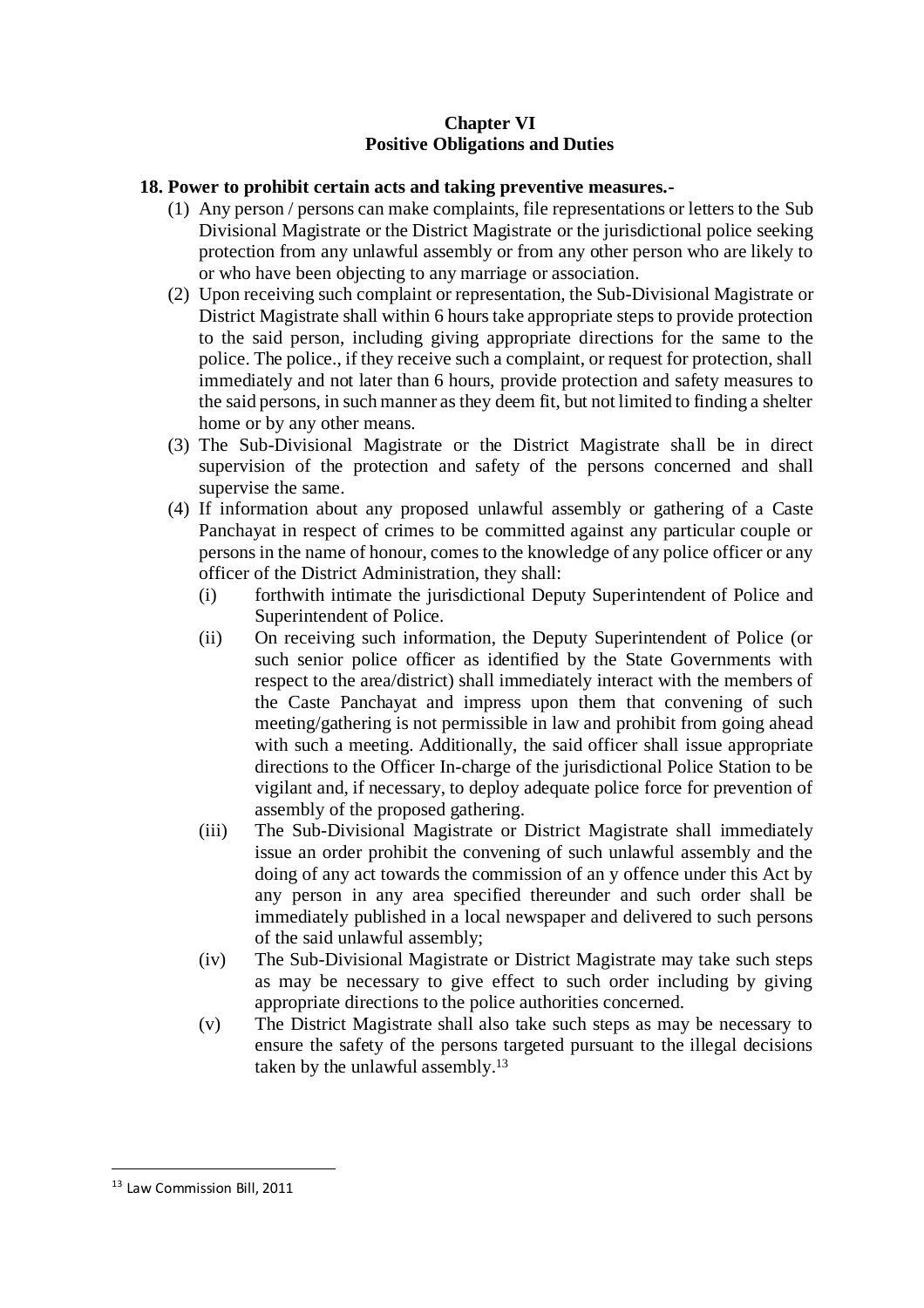- (vi) Whoever contravenes any such order made under sub-section (4) shall be punishable with imprisonment for a term which shall not be less than six months but may extend t two years and with fine.<sup>14</sup>
- (vii) If the Deputy Superintendent of Police has reason to believe that the gathering cannot be prevented and/or is likely to cause harm to the couple or members of their family, he or she shall forthwith submit a proposal to the District Magistrate/Sub-Divisional Magistrate of the District/ Competent Authority of the concerned area for issuing orders to take preventive steps under the Cr.P.C. including by invoking prohibitory orders under Section 144 CrPC and also by causing arrest of the participants in the assembly under Section 151 CrPC.
- (viii) Despite the preventive measures taken by the State Police, if it comes to the notice of the local police that the Caste Panchayat has taken place and it has passed any diktat to take action against a couple/family of an inter-caste or inter-religious marriage (or any other marriage which does not meet their acceptance), the jurisdictional police official shall cause to immediately lodge an F.I.R. under the appropriate provisions of the Indian Penal Code including Sections 141, 143, 503 and 506 of the IPC.
- (ix) Upon registration of F.I.R., intimation shall be simultaneously given to the Superintendent of Police/ Deputy Superintendent of Police who, in turn, shall ensure that effective investigation of the crime is done and taken to its logical end with promptitude.
- (x) The District Magistrate/Superintendent of Police must deal with the complaint regarding threat administered to such couple/family with utmost sensitivity. If necessary, they may be provided logistical support for solemnizing their marriage and/or for being duly registered under police protection, if they so desire. After the marriage, if the couple so desire, they can be provided accommodation on payment of nominal charges in the safe house initially for a period of one month to be extended on monthly basis but not exceeding one year in aggregate, depending on their threat assessment on a case-to-case basis.
- (xi) The initial inquiry regarding the complaint received from the couple or upon receiving information from any other source that the relationship/marriage of such couple is opposed by their family members/local community/Caste panchayats shall be entrusted by the District Magistrate/ Superintendent of Police to an officer of the rank of Additional Superintendent of Police. He shall conduct a preliminary inquiry and ascertain the authenticity, nature and gravity of threat perception. On being satisfied as to the authenticity of such threats, he shall immediately submit a report to the Superintendent of Police in not later than one week.
- (xii) The Superintendent of Police, upon receipt of such report, shall direct the Deputy Superintendent of Police in-charge of the concerned sub-division to cause to register an F.I.R. against the persons threatening the couple(s) and, if necessary, invoke Section 151 of the CrPC. Additionally, the Deputy Superintendent of Police shall personally supervise the progress of investigation and ensure that the same is completed and charge sheet is filed within 30 days.

<sup>14</sup> NCW Bill 2010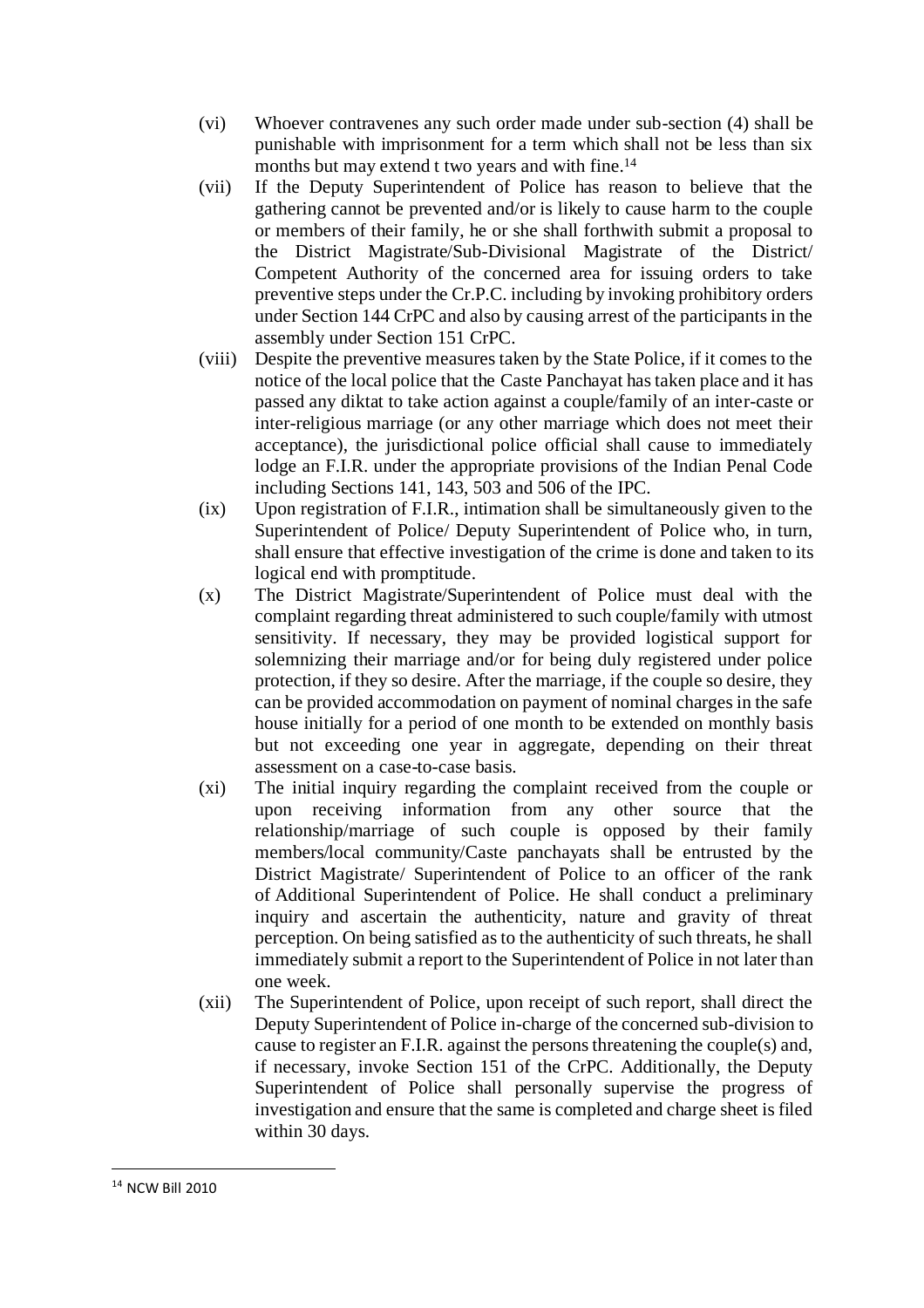(5) Every official called upon to act in terms of the above provisions shall be accountable for their lapses, omissions or failures and the concerned State Governments shall provide for and take such action against them as may be deemed fit for their lapses, omissions or failure to act.

## **19. Protection Measures and Safe Houses:**

- (i) In addition to the steps taken in sub-sections (2) and (4) under this section, immediate steps should be taken to provide security to the couple/family and, if necessary, to remove them to a safe house within the same district or elsewhere keeping in mind their safety.
- (ii) The State Government shall establishing a safe house at each District Headquarter for persons seeking protection against crimes in the name of honour. Such safe houses may be placed under the supervision of the jurisdictional District Magistrate and Superintendent of Police.
- (iii) In the safe houses, the couple shall have access and the facilities to meet with their lawyers or members from any NGO providing them support and assistance.

# **20. Accountability measures:**

- (1) Any failure by either the police or district officer/officials to comply with the aforesaid directions shall be considered as an act of deliberate negligence and/or misconduct for which departmental action must be taken under the service rules which will be completed within 6 months.
- (2) Disciplinary action shall be taken against the concerned officials if it is found that (i) such official(s) did not prevent the incident, despite having prior knowledge of it, or (ii) where the incident had already occurred, such official(s) did not promptly apprehend and institute criminal proceedings against the culprits.
- **21. Mandatory Reporting**: Obligation of persons to report about commission of offences under this Bill –
	- (1) All State and central government officers are required and empowered to assist the police in the execution of the provisions of this Bill or any rule or order made hereunder.
	- (2) All village officers and such other officers as may be specified by the District Magistrate in relation to any area and the inhabitants of such area shall, if they have reason to believe or have the knowledge that any of the offences mentioned under this Act are about to be, or have been committed in the area shall mandatorily report such fact to the nearest police station forthwith.
	- (3) Whoever contravenes the provisions of sub-section (1) or sub- section (2) shall be punishable with imprisonment of either description for a term which may extend to two years and shall also be liable to fine.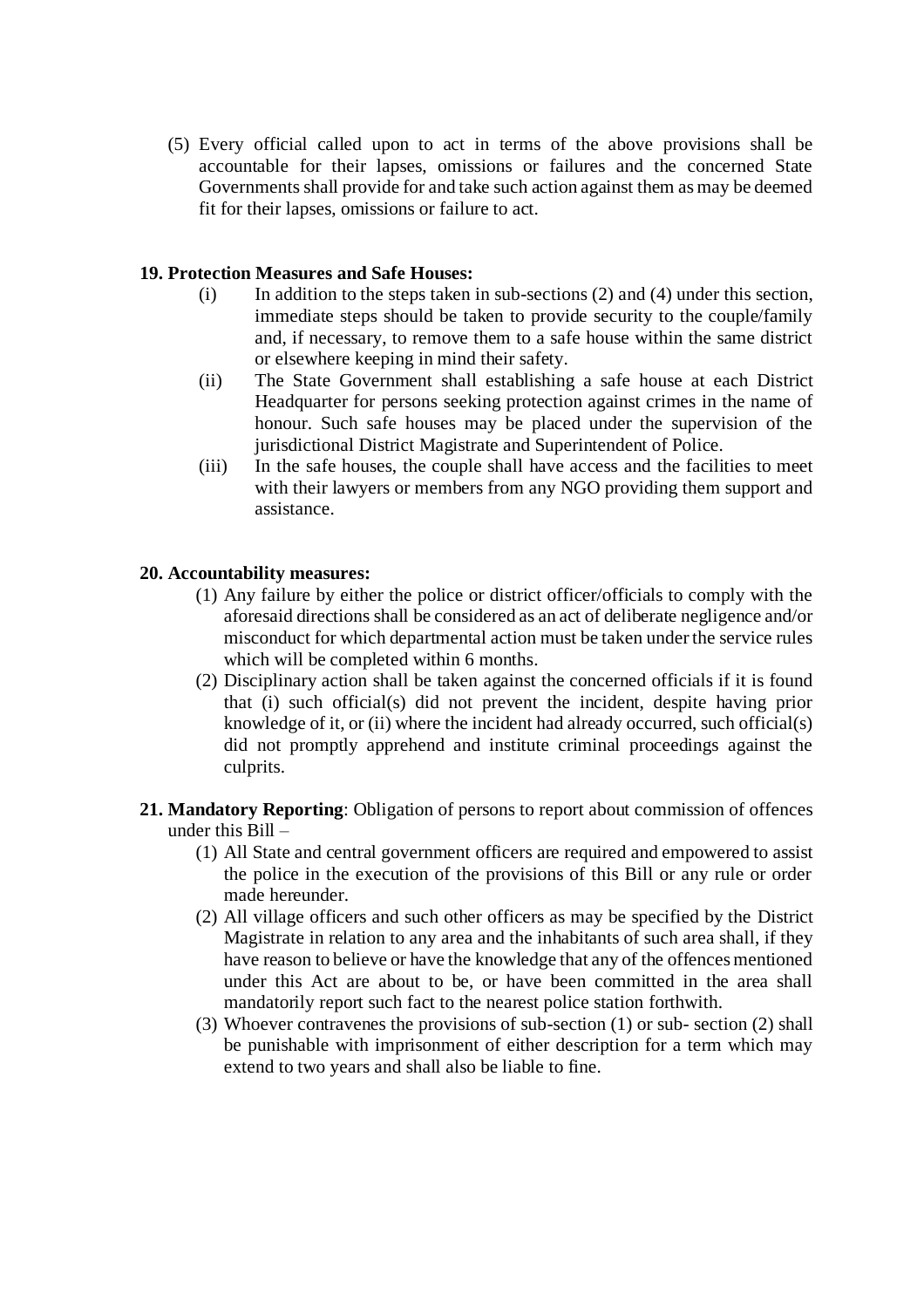# **22. Duties of the State and Central Government to ensure effective Implementation of the Act<sup>15</sup> .-**

- (1) The State Governments should forthwith identify Districts, Sub-Divisions and/or villages where instances of crimes in the name of honour or assembly of Caste Panchayats have been reported in the last five years.
- (2) The Secretary, Home Department of the concerned States shall issue directives/advisories to the Superintendent of Police of the concerned Districts for ensuring that the Officers In charge of the Police Stations of the identified areas are extra cautious if any instance of inter-caste or inter- religious marriage within their jurisdiction comes to their notice.
- (3) The Home Department of the central government shall work in coordination with the State Governments and take measures to create awareness and sensitize law enforcement agencies, government departments and the police by involving all the stake holders to identify the measures for prevention of crimes in the name of honour and to implement this legislation;
- (4) The State Governments shall create a Special Cell for prevention of crimes in the name of 'honour' in every District comprising of the Superintendent of Police, the District Social Welfare Officer and District Adi-Dravidar Welfare Officer to receive petitions/complaints of harassment of and threat to couples of inter-caste marriages.
- (5) These Special Cells shall establish a 24-hour helpline to receive and register such complaints and to provide necessary assistance/advice and protection to the couple.
- (6) **Constitution of Monitoring committees: -**
	- (i) In each district within the State, the District Magistrate shall set up a monitoring committee to review the implementation of the provisions of the Act, relief and rehabilitation facilities provided to the victims and other matters connected therewith, prosecution of cases under the Act, role of different officers/agencies responsible for implementing the provisions of the Act and various reports received by the District Administration.
	- (ii) The district-level monitoring committee shall consist of the elected Members of the State Legislative Assembly and Legislative Council, Superintendent of Police, three Group 'A' officers/Gazette officers of the State Government and 3 members having association with non-Government Organizations.
	- (iii) The District-level committee shall meet at least once in three months.
	- (iv) The State Government shall, every year before the 1st July, forward the report to the Central Government about the measures taken for implementing the provisions of the Act and various schemes/plans framed by it during the previous calendar year.
- (7) Subject to such rules as the Central Government may make in this behalf, the State Government shall take such measures as may be necessary for the effective implementation of this Act. Such measures may include,--

<sup>15</sup> *Shakti Vahini vs. Union of India (UOI) and Ors*. (27.03.2018 - SC) 7 SCC 192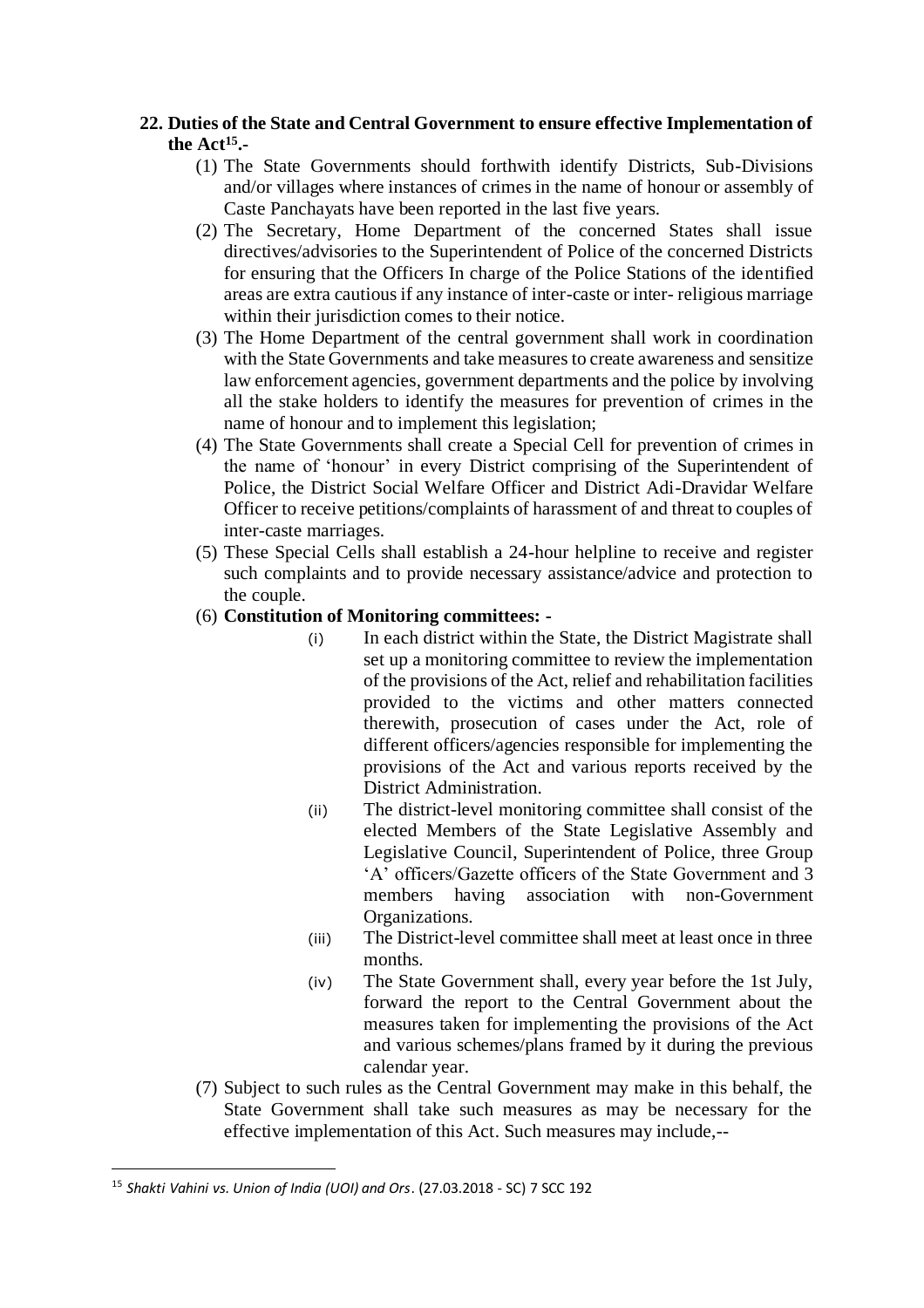- i. The provision for adequate facilities, including legal aid, to the persons subjected to honour crimes to enable them to avail themselves of justice;
- ii. The provision for travelling and maintenance expenses to victims and witnesses in honour crimes during investigation and trial of offences under this Act;
- iii. provision for a periodic survey of the working of the provisions of this Act with a view to suggesting measures for the better implementation of the provision of this Act;
- (9) The Central Government shall take such steps as may be necessary to co-ordinate the measures taken by the State Governments under sub-section *(1)*.
- (10) The Central Government shall, every year, place on the table of each House of Parliament a report on the measures taken by itself and by the State Governments in pursuance of the provisions of this section.
- (11) The Central Government shall direct the National Crime Records Bureau to collect data on the crimes committed in the name of 'honour' in its annual reports;

## **Chapter VII Special Fast Track Courts<sup>16</sup>**

# **23. Establishment of Special Fast Track Courts.** –

- **(1)** The State Government, may after consultation with the concerned High Court, by notification, designate a District Courts as Special Fast Track Court for the purpose of trying the cases pertaining to crimes in the name of honour and offences under this Act.
- **(2)** Such Special Fast Track Court shall exercise all jurisdiction exercisable by the District Court under any law for the time being in force in respect of any proceedings under this Act.
- **(3)** The State Government shall, after consultation with the High Court, by notification, extend, reduce or alter the local limits of the area to which the jurisdiction of the Fast Track Court extends.
- **(4)** The concerned District judge presiding over a designated Special Fast Track Court shall receive prior training on this Act, in the manner as may be prescribed under the Rules.

## **24. Procedure**

- (1) The Special Fast Track Court may take cognizance of any offence without the accused being committed to it for trial upon receiving a complaint of facts which constitutes such offence, or upon a police report of such facts.
- (2) The trial must proceed on a day-to-day basis to be concluded, preferably within six months from the date of taking cognizance of the offence.
- (3) When trying any offence under this Act, the notified Fast Track Court may also try any other offence with which the accused may, under the provisions of the Code of Criminal Procedure, 1973 (Central Act No. 2 of 1974), be charged at the same trial if the offence is connected with such other offence.
- (4) If, in the course of any trial of any offence under this Act, it is found that the accused person has committed any other offence under this Act or any other law,

<sup>16</sup> *Shakti Vahini vs. Union of India (UOI) and Ors*. (2018) 7 SCC 192